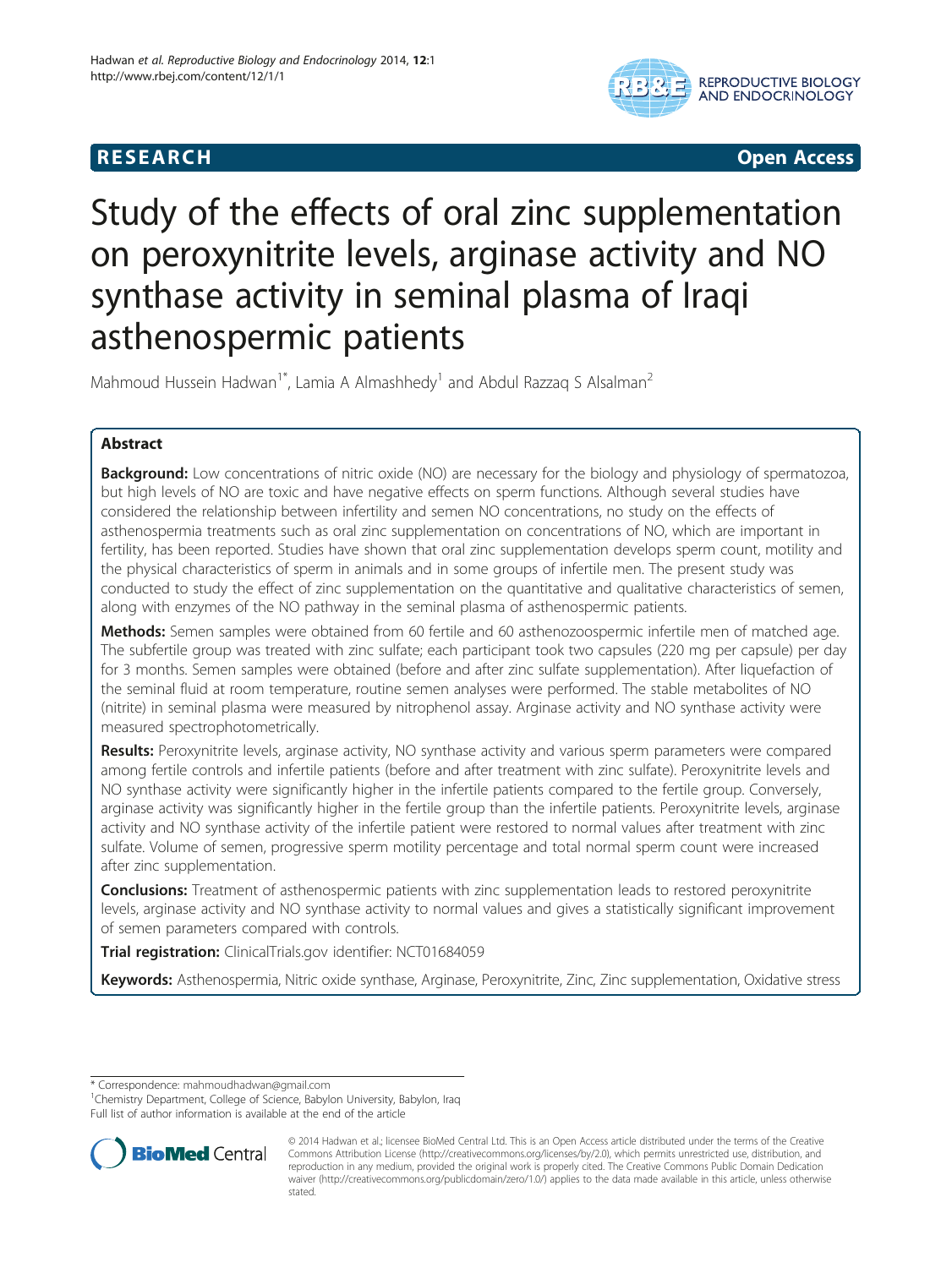#### <span id="page-1-0"></span>Background

Infertility is defined as the lack of ability to conceive within 1 year of unprotected intercourse with the same partner [[1\]](#page-6-0). It is estimated that nearly 13–15% of couples are infertile [[2\]](#page-6-0). As a result of this prevalence, couples proceed to recognize either partner's responsibility. Half of these infertile couples involve a component of male infertility [\[3](#page-6-0)]. Male subfertility commonly comprises a status in which the incapability to conceive is related to an alteration present in the male partner [[4](#page-6-0)].

There are several causes leading to male infertility, such as oxidative stress or nutritional insufficiency of trace elements, i.e., selenium and zinc (Zn) [\[5,6](#page-6-0)]. The trace element Zn is second only to iron as the most abundant element in the human tissues. Although Zn is found in most types of foods such as red meat, white meat, fish, and milk, the World Health Organization (WHO) estimates that one-third of the world population is deficient in Zn [\[7](#page-6-0)]. Zinc serves as a cofactor for more than 80 metallic enzymes concerned in cellular development processes such as DNA transcription and protein synthesis; for this reason, Zn is expected to be important for reproduction. Zinc is essential for testicular steroidogenesis, testicular development, synthesis and secretion of luteinizing hormone and follicle stimulating hormone, testosterone synthesis, gonadal differentiation, formation and maturation of spermatozoa, acrosome reaction, acrosin activity, and fertilization [\[8,9](#page-6-0)]. Also, Zn has antiapoptotic [\[10\]](#page-6-0) and antioxidant properties [\[11\]](#page-6-0). Ozturk et al. [[12](#page-6-0)] have indicated that Zn deficiency in rats results in atrophy of seminiferous tubules and interruption of spermatogenesis. Lewis-Jones et al. [[13\]](#page-6-0) pointed to the involvement of Zn in functions that are important for sperm physiology such as sperm membrane integrity, increased sperm motility and regulation of the spiral movements of the sperm tail.

 $O<sub>2</sub>$  is required to support the life of spermatozoa, but its metabolites, such as reactive oxygen species (ROS), have some disadvantages, which include modification of cellular functions and/or threaten cell survival [[14](#page-6-0)]. For this reason, ROS formation must be regulated to sustain only the necessary amount that suitable for maintaining normal cellular function.

A sequence of enzymatic and non-enzymatic antioxidants normally protects the spermatozoa against oxidants [\[15](#page-6-0)]. A major source of the antioxidant enzymes in the ejaculate is the male accessory sex gland secretions, which have been shown to be responsible for preserving sperm DNA integrity from oxidative stress experienced in the uterine environment [[16](#page-6-0)].

Nitric oxide (NO) is a free radical that is formed by most tissues of the human body and participates in a wide range of biological processes [\[17](#page-6-0)]. NO is synthesized through the enzymatic conversion of L-arginine to L-citrulline by the action of one of the isoenzymes known as nitric oxide synthase (NOS), and is concerned with diverse physiological functions in various organs, including the human male reproductive tracts [\[18,19\]](#page-6-0).

Several studies have been done to recognize the function of NO in the male reproductive tract after discovery of a unique isoform of NOS as testis-specific nNOS (TnNOS) [[20](#page-7-0)]. A specific conclusion from these studies suggests that NO in low levels is necessary to complete a group of male reproductive functions such as spermatogenesis, spermiogenesis, sperm motion, acrosome reaction, sperm/oocyte fusion and sperm capacitation [[21-23\]](#page-7-0). On the other hand, high levels of NO have injurious effects on sperm properties such as motility, morphology and DNA stability [[24,25](#page-7-0)]. Also, high levels of NO act to increase apoptosis and lipid peroxidation [\[26,27\]](#page-7-0).

Given the key role of oxidative stress in the pathogenesis of male subfertility, treatment strategies with the purpose of reducing levels of seminal oxidative stress are required for the assisted reproduction outcome and natural pregnancy. Many antioxidant treatments have been used in the hope of developing sperm quality. A wide range of therapies have been used over the years consisting of many different vitamins, such as vitamins A, E and C, and compounds, including carnitines, phosphatidylcholine, kallikrein and pentoxifylline, without particular interest to neutralize the lipoperoxidative injury [\[28\]](#page-7-0).

Studies have shown that oral Zn supplementation develops sperm count, motility and the physical characteristics of sperm in animals [[29,30\]](#page-7-0), and in some groups of infertile men [\[31-33](#page-7-0)]. The present study was conducted to examine the effects of Zn supplementation on the

|  |  | Table 1 Ejaculate parameters of seminal fluids of infertile patients (n = 60) and healthy donor (n = 60) (Mean ± SD) |  |  |  |  |  |  |  |  |  |  |
|--|--|----------------------------------------------------------------------------------------------------------------------|--|--|--|--|--|--|--|--|--|--|
|--|--|----------------------------------------------------------------------------------------------------------------------|--|--|--|--|--|--|--|--|--|--|

|                              | Volume (mL)         | Sperm count $(x10^6)$ | Progressive sperm motility (%) | Normal sperm form (%) |
|------------------------------|---------------------|-----------------------|--------------------------------|-----------------------|
| Healthy donors G1            | $2.8 + 0.53$        | $77 + 9$              | $69 + 8$                       | $38 + 9$              |
| Patients before treatment G2 | $.83 + 0.66*$       | $47 + 21*$            | $71 + 9*$                      | $21 + 11$             |
|                              | $(P-value = 0.042)$ | $(P-value = 0.023)$   | $(P-value = 0.00)$             | $(P-value = 0.052)$   |
| Patients after treatment G3  | $739 + 09**$        | $70 + 15$             | $39 + 14**$                    | $33 + 7**$            |
|                              | $(P-value = 0.037)$ | $(P-value = 0.03)$    | $(P-value = 0.05)$             | $(P-value = 0.041)$   |

Sn1\*: significance versus group I (Healthy donors).

Sn2\*\*: significance versus group II (Patients before treatment).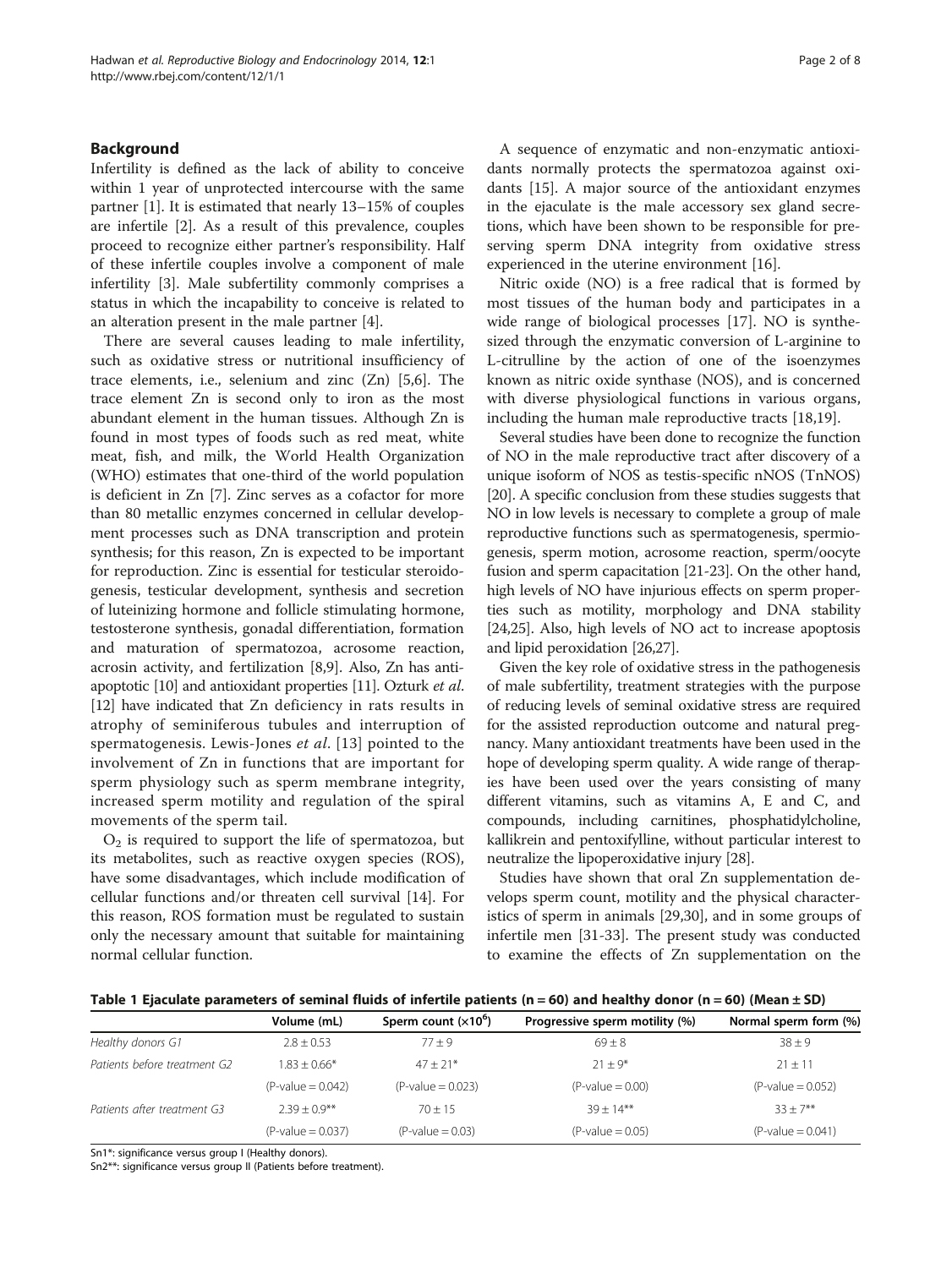<span id="page-2-0"></span>quantitative and qualitative characteristics of semen, along with peroxynitrite levels, arginase activity and NO synthase activity in the seminal plasma of asthenozoospermic patients.

#### Methods

#### Ethical committee

Iraq: Ethics Committee (University of Babylon/ College of Science), Reference number of approval: 545 Date: 22/6/ 2011.

#### Patients

This study included 60 subfertile male partners from couples who had consulted the infertility clinic of the Babil Hospital of Maternity (Hilla City, Iraq) from July 2011 to July 2012. The approval of the institutional research ethics committee and signed written consent of every patient included in the study was obtained. A detailed medical history was taken and physical examination was performed. Subjects currently on any medication or antioxidant supplementation were not included. The inclusion criteria were asthenozoospermia, the absence of endocrinopathy, varicocele and female partner infertility. Smokers and alcoholic men were excluded from the study because of their recognized high seminal ROS levels and decreased antioxidant levels. The selection criteria of the fertile group were the absence of asthenozoospermia, endocrinopathy, varicocele and having a birth in the last year. Semen samples were obtained (before and after Zn sulfate supplementation). After liquefaction of the seminal fluid at room temperature, routine semen analyses including semen volume, pH, concentration, sperm motility, normal sperm morphology and round cells were performed according to the 2010 WHO recommendation [[34](#page-7-0)].

#### Preparation of seminal plasma and spermatozoa for biochemical analysis

For each sample, seminal plasma was separated from the spermatozoa 1 h after semen collection by centrifugation

Table 3 NOS activity (nM/10<sup>8</sup> Spermatozoa/hr) in spermatozoa of infertile and healthy donor groups

|    | Mean  | Std.<br>deviation | Std.<br>error |                | 95% Confidence<br>interval | Compared<br>groups |                | P-value  |  |
|----|-------|-------------------|---------------|----------------|----------------------------|--------------------|----------------|----------|--|
|    |       |                   |               | Lower<br>bound | Upper<br>bound             |                    |                |          |  |
| G1 | 30.10 | 14.49             | 1.87          | 21.73          | 38.46                      | 1                  | $\mathcal{P}$  | $0.007*$ |  |
|    |       |                   |               |                |                            |                    | 3              | 0.549    |  |
| G2 | 57.36 | 14.65             | 1.89          | 33.89          | 80.83                      | $\mathcal{P}$      | 1              | $0.007*$ |  |
|    |       |                   |               |                |                            |                    | 3              | $0.028*$ |  |
| G3 | 35.80 | 10.65             | 1.37          | 29.90          | 41.70                      | 3                  | 1              | 0.549    |  |
|    |       |                   |               |                |                            |                    | $\mathfrak{D}$ | $0.028*$ |  |

of 2 mL of seminal fluid at  $1500 \times g$  for 10 min at 4°C and maintained at −30°C until analysis. The pellet was resuspended in 10 volumes of NTPC medium [113 mM NaCl (0.66 g/100 mL), 2.5 mM NaH2PO4 (0.3 g/100 mL), 2.5 mM Na<sub>2</sub>HPO4 (0.0355 g/100 mL), 1.7 mM CaCl<sub>2</sub> (0.0188 g/100 mL), 1.5 mM D-glucose (0.0027 g/100 mL), 20 mM Tris (0.242 g/100 mL), 0.4 mM EDTA (0.0148 g/100 mL) adjusted to pH 7.4 with HCl] and centrifuged at  $1500 \times g$  for 10 min at 4°C. This washing procedure was repeated three times. Triton X-100 (0.1%) was added to the pellets obtained and the samples centrifuged again at 4000 Xg for half an hour in a refrigerated centrifuge. This concentration of Triton X-100 does not affect enzyme levels. The supernatant was used for measurements in spermatozoa.

The samples were classified into three groups called group I (G1, healthy donors), group II (G2, patients before treatment) and group III (G3, patients after treatment). After that, the samples were frozen (−20°C) until analyzed.

#### Chemicals

All reagents and chemicals were of analytical grade and obtained from standard commercial suppliers.

#### Biochemical procedures

Nitric oxide synthase: The assay for NOS is based on the quantitative conversion of oxyhemoglobin to

Table 2 NOS activity (nM/mg protein/hr) in seminal plasma of infertile and healthy donor groups

|    | Mean  | Std.<br>deviation | Std.<br>error |                | 95% Confidence<br>interval | Compared<br>groups       |                | P-value  |
|----|-------|-------------------|---------------|----------------|----------------------------|--------------------------|----------------|----------|
|    |       |                   |               | Lower<br>bound | Upper<br>bound             |                          |                |          |
| G1 | 10.01 | 2.94              | 0.38          | 8.44           | 12.58                      | 1                        | $\mathcal{P}$  | $0.014*$ |
|    |       |                   |               |                |                            |                          | 3              | 0.818    |
| G2 | 28.49 | 11.25             | 1.45          | 8.83           | 48.15                      | $\overline{\phantom{0}}$ | 1              | $0.014*$ |
|    |       |                   |               |                |                            |                          | 3              | $0.037*$ |
| G3 | 9.93  | 2.87              | 0.37          | 7.15           | 13.70                      | 3                        | 1              | 0.818    |
|    |       |                   |               |                |                            |                          | $\mathfrak{D}$ | $0.037*$ |

| Table 4 Arginase activity (U/L) in seminal plasma of |  |
|------------------------------------------------------|--|
| infertile and healthy donor groups                   |  |

|    | Mean | Std.<br>deviation | Std.<br>error | 95% Confidence<br>interval |                | Compared<br>groups |                | p-value  |
|----|------|-------------------|---------------|----------------------------|----------------|--------------------|----------------|----------|
|    |      |                   |               | Lower<br>bound             | Upper<br>bound |                    |                |          |
| G1 | 149  | 49.56             | 6.39          | 112.55                     | 187.36         | 1                  | $\mathfrak{D}$ | $0.022*$ |
|    |      |                   |               |                            |                |                    | 3              | 0.713    |
| G2 | 106  | 37.06             | 4.78          | 82.05                      | 130.24         | $\mathcal{P}$      | 1              | $0.022*$ |
|    |      |                   |               |                            |                |                    | 3              | $0.05*$  |
| G3 | 143  | 23.52             | 3.03          | 133.12                     | 152.99         | 3                  | 1              | 0.713    |
|    |      |                   |               |                            |                |                    | $\mathcal{P}$  | $0.05*$  |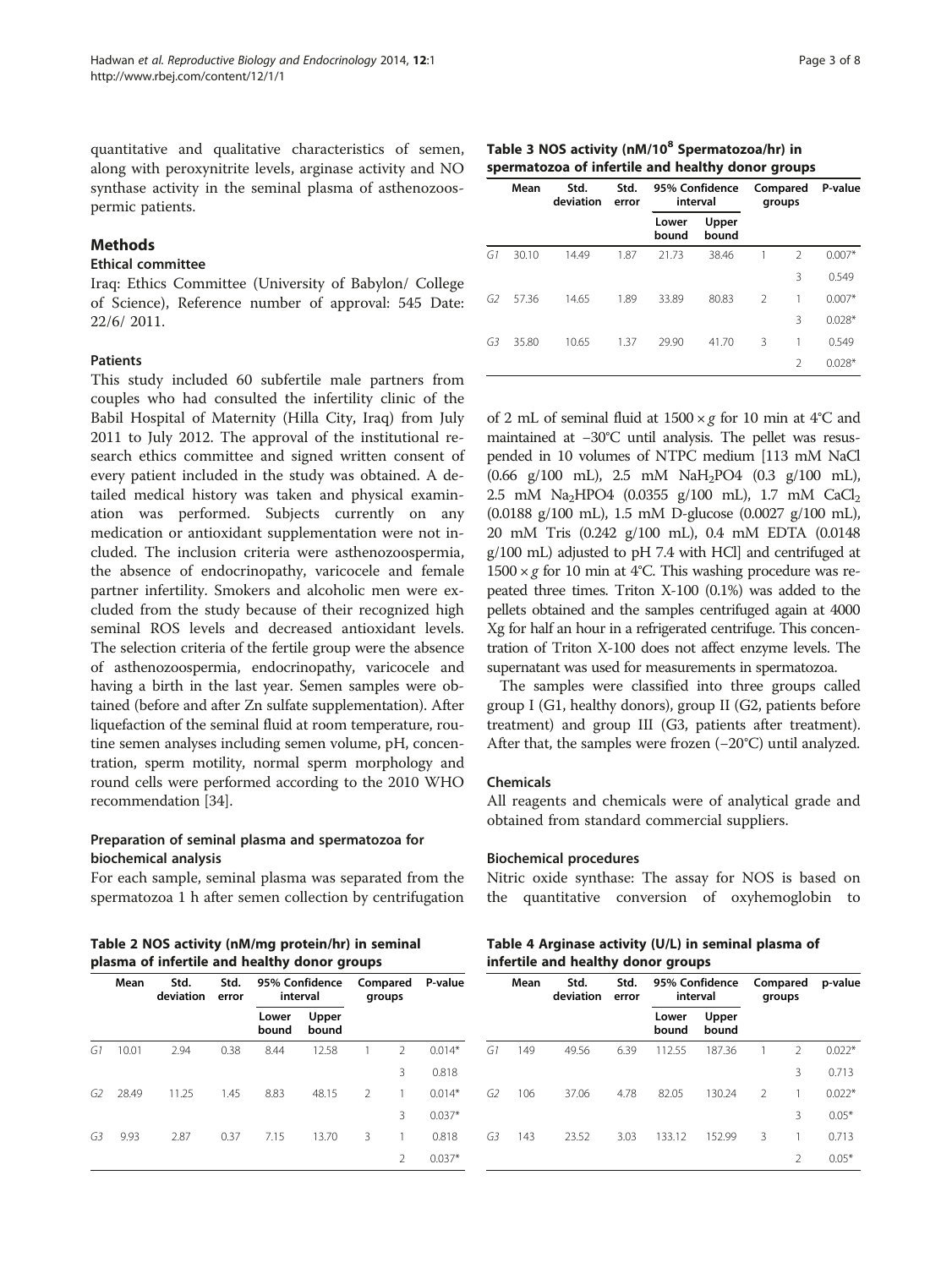<span id="page-3-0"></span>Table 5 Arginase activity  $(U/10^8$  spermatozoa) in spermatozoa of infertile and healthy donor groups

|                | Mean  | Std.<br>deviation | Std.<br>error | 95% Confidence<br>interval |                | Compared<br>groups       |                | P-value  |  |
|----------------|-------|-------------------|---------------|----------------------------|----------------|--------------------------|----------------|----------|--|
|                |       |                   |               | Lower<br>bound             | Upper<br>hound |                          |                |          |  |
| G1             | 31.25 | 6.30              | 0.81          | 24.80                      | 37.70          |                          | $\mathcal{P}$  | $0.023*$ |  |
|                |       |                   |               |                            |                |                          | 3              | 0.820    |  |
| G <sub>2</sub> | 18.98 | 7.15              | 0.92          | 11.73                      | 26.22          | $\overline{\phantom{0}}$ | 1              | $0.023*$ |  |
|                |       |                   |               |                            |                |                          | 3              | $0.015*$ |  |
| G3             | 32.45 | 7.50              | 0.96          | 22.94                      | 41.95          | 3                        | 1              | 0.820    |  |
|                |       |                   |               |                            |                |                          | $\mathfrak{D}$ | $0.015*$ |  |

methemoglobin by NO, which can be followed spectrophotometrically as a decrease in absorbance [\[35\]](#page-7-0).

Arginase activity: Arginase activity was then determined by the spectrophotometric method described by Geyer and Dabich [\[36](#page-7-0)]. One unit of arginase activity is defined as one micromole of urea released per minute at 37°C.

Peroxynitrite determination: The sample containing peroxynitrite was added to phenol in 50 mM sodium phosphate buffer (pH 7.4) mediated nitration of phenol, after incubation for 2 h at 37°C; NaOH was added to produce the salt nitrophenol, which has a maximum absorbance at 412 nm [\[37](#page-7-0)]. The yield of nitrophenol was calculated from  $\varepsilon$  4400 M<sup>-1</sup> cm<sup>-1</sup> as an index of peroxynitrite concentrations.

#### Statistical analysis

Data analysis was performed using SPSS 16 for Windows (SPSS Inc., Chicago, IL, USA). Data were expressed as mean, SD, SE and range, were evaluated by one-way analysis of variance (ANOVA). The Kolmogorov-Smirnov test was used to verify if data followed normal distribution. Correlations between numeric data were measured with Pearson's correlation of coefficient. Statistical significance level was considered at P < 0.05.

| Table 6 Peroxynitrite concentrations (umol/L) in seminal |  |
|----------------------------------------------------------|--|
| plasma of infertile and healthy donor groups             |  |

|    | Mean  | Std.<br>deviation | Std.<br>error |                | 95% Confidence<br>interval | Compared<br>groups |               | P-value  |
|----|-------|-------------------|---------------|----------------|----------------------------|--------------------|---------------|----------|
|    |       |                   |               | Lower<br>bound | Upper<br>bound             |                    |               |          |
| G1 | 33.63 | 13.14             | 1.69          | 27.09          | 40.17                      |                    | $\mathcal{P}$ | $0.030*$ |
|    |       |                   |               |                |                            |                    | 3             | 0.912    |
| G2 | 44.29 | 19.43             | 2.5           | 34.62          | 53.95                      | $\mathcal{P}$      | 1             | $0.030*$ |
|    |       |                   |               |                |                            |                    | 3             | $0.023*$ |
| G3 | 33.1  | 7.94              | 7.94          | 29.15          | 37.05                      | 3                  | 1             | 0.912    |
|    |       |                   |               |                |                            |                    | 2             | $0.023*$ |

Table 7 Peroxynitrite concentrations (μmol/ 108 spermatozoa) in spermatozoa of infertile and healthy donor groups

|    | Mean  | Std.<br>deviation | Std.<br>error |                | 95% Confidence<br>interval | Compared<br>groups |                | P-value  |
|----|-------|-------------------|---------------|----------------|----------------------------|--------------------|----------------|----------|
|    |       |                   |               | Lower<br>bound | Upper<br>bound             |                    |                |          |
| G1 | 18.34 | 6.43              | 0.83          | 12.66          | 20.01                      |                    | $\mathfrak{D}$ | $0.012*$ |
|    |       |                   |               |                |                            |                    | 3              | 0.970    |
| G2 | 49.76 | 15.81             | 2.04          | 42.00          | 77.52                      | $\mathcal{P}$      | 1              | $0.012*$ |
|    |       |                   |               |                |                            |                    | 3              | $0.014*$ |
| G3 | 20.77 | 6.33              | 0.81          | 15.14          | 26.41                      | 3                  | 1              | 0.970    |
|    |       |                   |               |                |                            |                    | $\mathcal{P}$  | $0.014*$ |

\*The mean difference is significant at the 0.05 level.

#### Results

The results in Table [1](#page-1-0) indicate the baseline characteristics of the semen parameters depicted in the fertile (G1) and subfertile groups (before [G2] and after treatment [G3] with Zn sulfate). These parameters significantly decreased in the infertile group [G2] compared with the healthy donor group [G1] ( $P < 0.05$ ). However, the level of the semen parameters significantly increased (returned to normal values) after zinc sulfate supplementation [G3] compared with subfertile group before treatment [G2]  $(P < 0.05)$ .

The results of the present study (Tables [2](#page-2-0), [3, 4,](#page-2-0) 5, 6, 7) show a decrease in arginase activity, an increase in NOS activity and an elevation in peroxynitrite levels in spermatozoa and seminal plasma of patients (G2) compared with the healthy group (G1). This difference was statistically significant ( $P < 0.05$ ). However, Zn supplementation restored to normal ranges the arginase activity, NOS activity and elevation of peroxynitrite levels in spermatozoa and seminal plasma in the subfertile men (G3). (Table 8) shows correlation analyses between progressive motility with peroxynitrite levels, arginase activity and NO synthase activity.

### **Discussion**

NO is documented as a novel moderator of sperm function [[38](#page-7-0)] through the modulation of sexual and repro-ductive functions in mammals [[19\]](#page-6-0). The production of

Table 8 Correlation analyses between progressive motility with peroxynitrite levels, arginase activity and NO synthase activity

|                              | <b>Progressive motility</b>   |         |         |         |  |  |  |
|------------------------------|-------------------------------|---------|---------|---------|--|--|--|
|                              | Seminal plasma<br>Spermatozoa |         |         |         |  |  |  |
|                              | p-value                       | r-value | p-value | r-value |  |  |  |
| NOS activity                 | 0.008                         | $-0.82$ | 0.009   | $-0.85$ |  |  |  |
| Arginase activity            | 0.043                         | 0.89    | 0.009   | 0.87    |  |  |  |
| Peroxynitrite concentrations | 0.041                         | $-0.78$ | 0.008   | $-0.83$ |  |  |  |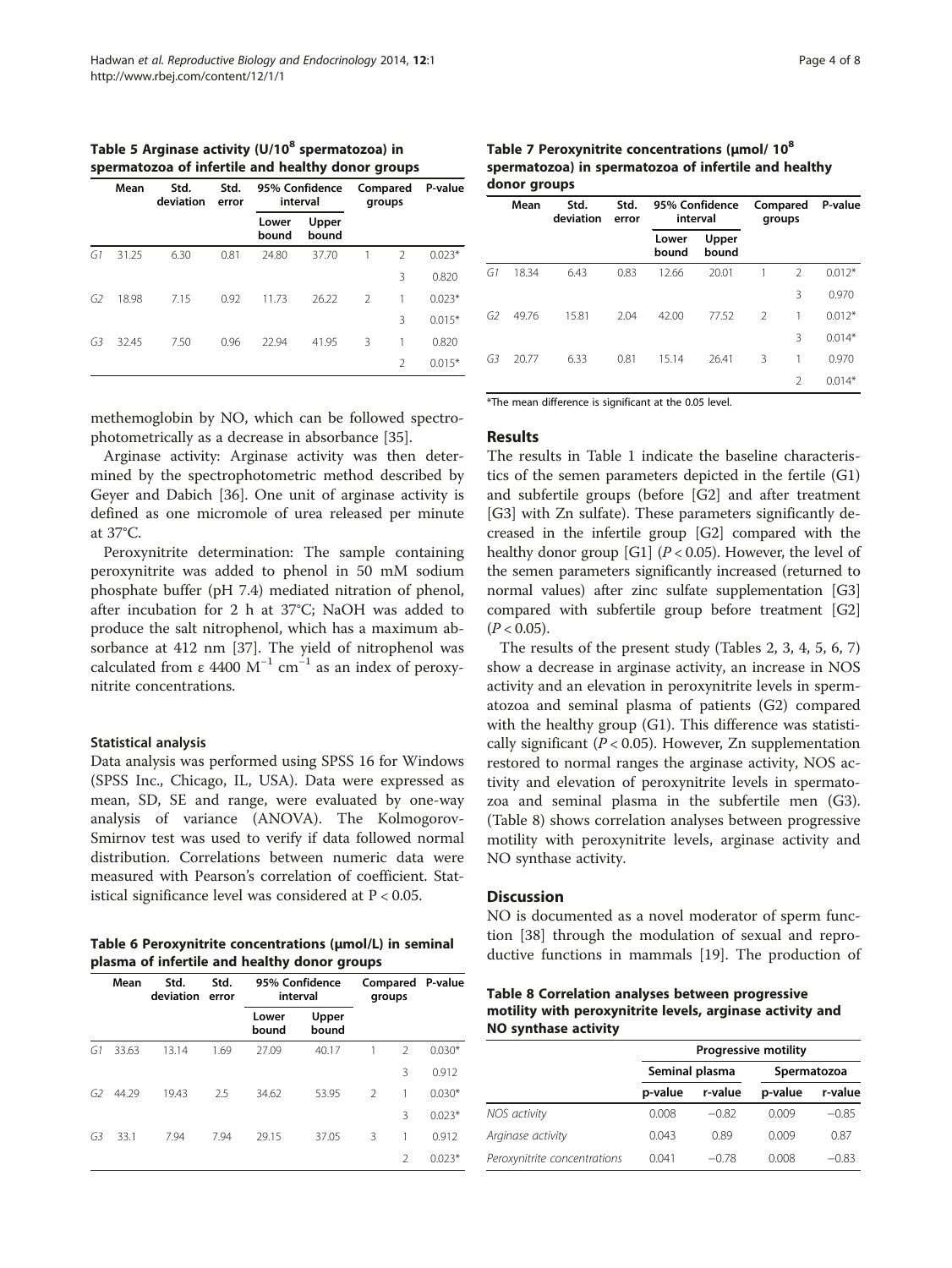

NO in seminal plasma through the action of male reproductive organs or macrophages has been established [[19,](#page-6-0)[20\]](#page-7-0). NO itself is a weak oxidant. However, NO can be altered to an effective oxidant by reaction with superoxide to produce the peroxynitrite ion  $(700-N=0)$  and its conjugate acid, peroxynitrous acid  $(HOO-N=O)$ [[39\]](#page-7-0), as shown in Figure 1.

Peroxynitrite can react under physiological conditions with electron-rich compounds, such as thiols [\[40](#page-7-0)], ironsulfur centers [[41\]](#page-7-0) and zinc-thiolates (metallothioneins) [[42\]](#page-7-0). However, peroxynitrite has a strong one or two electron oxidant and acts as a nitrating agent [\[43](#page-7-0)]. It has unexpected stability in solutions because of its strongly oxidizing potential and that it is 36 kcal/mol higher in energy than its isomer nitrate. Folding into a cisconformation stabilizes peroxynitrite where the negative charge is localized over the entire molecule [[44\]](#page-7-0). In addition, the formation of strong hydrogen bonds with two or three water molecules increased its stability. The restricted reactivity of peroxynitrite with most biological molecules makes it unusually selective as an oxidant, which enhances its influence over biological pathways [\[44\]](#page-7-0).

In the present study, peroxynitrite levels were higher in seminal plasma of patients with asthenozoospermia, and were negatively associated with concentrations and rapid progressive motility of spermatozoa, as shown in Table [8.](#page-3-0) These results confirm previous studies [\[45-47](#page-7-0)], which suggest that higher NO levels in seminal plasma are correlated with poor sperm quality. Chung et al. [[48](#page-7-0)] suggest that NO inhibits sperm motility via the formation of peroxynitrite. This inhibition depends on the

production of superoxide from human semen because peroxynitrite is generated by the interaction of NO and superoxide.

The normal function of NO includes neutralized free radicals to avoid the reduction of sperm motility mediated by ROS. However, extreme formation of NO under stress conditions may be harmful and could inhibit sperm motility. Sperm motility is sustained by high concentrations of adenosine triphosphate. It is known that NO acts to decline adenosine triphosphate levels in cells by reduction in the glycolysis pathway and the electrontransport chain [\[49](#page-7-0)].

The rate of NO production may be critically dependent on the availability of arginine, with elevated arginine availability potentially leading to increase NO synthesis. Under physiological conditions, although the  $K<sub>m</sub>$  of the NOS isoforms for arginine is much greater than that of arginase, mammalian arginase competes with NO synthase for the common substrate L-arginine [[50\]](#page-7-0), to form urea and L-ornithine. Consequently, arginase can regulate cellular NO synthesis and counteract the biological effects of NO [[51,52\]](#page-7-0). High activity of the arginase enzyme is very important for improving semen quality because it leads to increased polyamines concentrations via consume arginine (Figure 2).

Polyamines are ubiquitous organic polycationic compounds typically included in cell replication and differentiation. These compounds are synthesized from L-ornithine, a nonstandard amino acid involved in the urea cycle by the catalytic activity of ornithine decarboxylase, the rate-limiting enzyme in the biosynthesis of

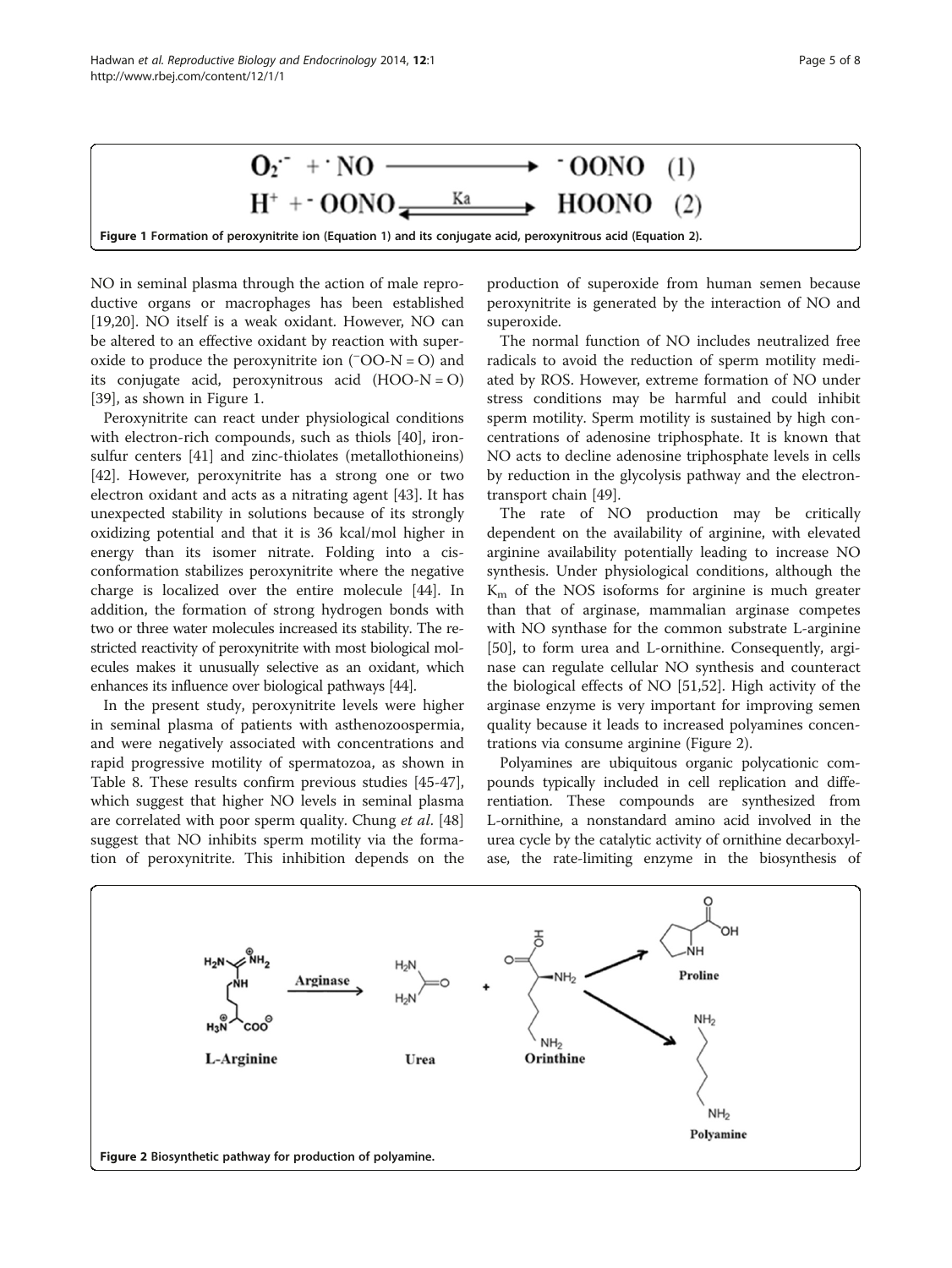<span id="page-5-0"></span>

polyamines [\[53](#page-7-0)]. Polyamines have been found in the spermatozoa, seminal plasma [\[54](#page-7-0)] and epididymis [\[55\]](#page-7-0), in addition to other tissues of the male reproductive system [\[56](#page-7-0)].

Srivastava et al. [\[57](#page-7-0)] demonstrated that L-arginine supplementation in the culture medium inhibits seminal lipid peroxidation. The probability exists that spermatozoa perform this consequence by synthesizing polyamines, which would need arginase activity, because polyamines protect several tissues against lipid peroxidation [[58](#page-7-0)]. Polyamines exert their cellular effects through the ability to bind nucleic acids and proteins and have been demonstrated to reduce an apoptotic state in human endometrial RL95-2 cells [[59](#page-7-0)]. In addition, Larginine itself acts as valuable factor for polyamines in causing enhancement of sperm cell motility [\[54,60\]](#page-7-0). The complete inhibition of arginase also prevents polyamine biosynthesis in other tissues [\[61](#page-7-0)].

The results of the present study (Tables [2, 3](#page-2-0), [4](#page-2-0), [5](#page-3-0), [6](#page-3-0)) show a decrease in arginase activity, an increase in NOS activity and elevation of peroxynitrite levels. The study suggests that elevated arginine levels could be beyond the lowering of arginase activity. This leads to a relative accumulation of peroxynitrite, the main toxic anion of peroxidation formed from NO. Thus, the high NOS activity could be illustrated directly by the high arginine content found in the semen of patients with asthenozoospermia, given that arginine is a substrate of this enzyme. Therefore, high arginine content necessitates high NOS activity, which may produce increased oxidative stress inclination, as shown in Figure 3.

ROS generation and oxidative status after treatment of asthenozoospermia with zinc sulphate has been studied in detail in our previous studies [\[33,62\]](#page-7-0) for same patients. These studies were conducted to study the effect

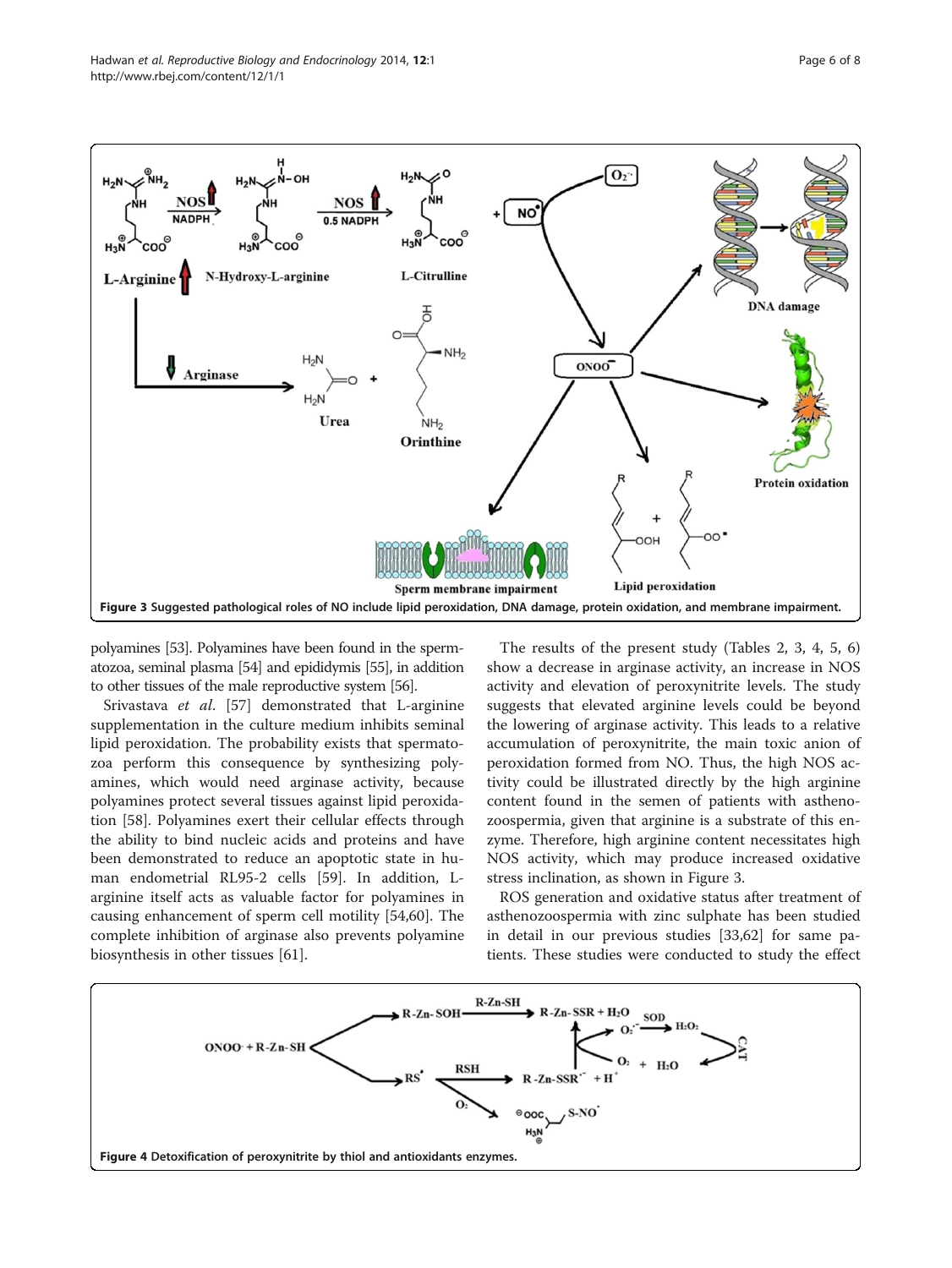<span id="page-6-0"></span>of zinc supplementation on the quantitative and qualitative characteristics of semen along with total antioxidant capacity, antiperoxidant activity and lipid peroxidation in seminal plasma of asthenospermic patients. Semen samples were obtained from fertile and asthenozoospermic infertile men with matching age. The subfertile group was treated with zinc sulfate. Total antioxidant capacity and antiperoxidant activity of fertile controls was significantly higher than that of the infertile patient group. These parameters were significantly elevated in the infertile group which treated with zinc sulfate. Lipid peroxidation has opposite behavior.

Zinc supplementation raises arginase activity in the seminal plasma of asthenozoospermic patients to normal values, potentially because of its improvement in the synthesis of metallothioneins (low molecular weight Zn binding protein) that have antioxidant properties [\[63](#page-7-0)]. The suitable mechanism of the implication of metallothioneins in the enhancing the quality of seminal fluids was illustrated in previous study [\[32](#page-7-0)], which used gel filtration of seminal plasma on Sephadex G-75 for determination the amount of zinc binding proteins of fertile and asthenozoospermic infertile men. The subfertile group consists of the patients which treated with zinc sulfate. The results of the study indicated that zinc supplementation improves the synthesis of zinc binding proteins such as metallothioneins in seminal plasma of asthenozoospermic subjects [[33\]](#page-7-0). Metallothioneins protect biological tissues from damage of oxidative stress via capture harmful oxidant species like the superoxide and hydroxyl radicals [\[64\]](#page-7-0).

Hrabak et al. [\[65](#page-7-0)] have documented that arginase is inhibited by nitrite, a stable end product of NO. Peroxynitrite will preferably react with reduced thiols (RSH) such as metallothioneins (R-Zn-SH) to produce thiol radicals and sulfenic acid derivatives [\[66](#page-7-0)]. These compounds are active and react rapidly with RSH to produce oxidized thiol. Figure [4](#page-5-0) elucidates the detoxification of peroxynitrite via R-Zn-SH that are synthesized after zinc supplementation (modified from Calabrese et al. [[67\]](#page-7-0)).

Thus, the obtainable information supports the fact that although high NO levels are injurious to sperm, low and controlled levels of NO are essential in optimizing specific pathways in sperm physiology.

#### Conclusions

Zinc supplementation restores arginase and NOS activity and elevates peroxynitrite levels in spermatozoa and seminal plasma of asthenozoospermic subjects to normal ranges. Zinc supplementation enhances the quantitative and qualitative properties of semen.

#### Abbreviations

NO: Nitric oxide; NOS: Nitric oxide synthase; RSH: Reduced thiol; R-Zn-SH: Metallothioneins.

#### Competing interests

The authors declare that they have no competing interests.

#### Authors' contributions

All the authors made important roles to the design and viewing of the study. Principally, MHH wrote the manuscript, contributed to the investigation and elucidation of the data. LAA participated in its design and coordination and assisted to draft the manuscript. ARA contributed to the implementation of the protocol. All the authors have been involved in drafting and revising the manuscript, have read, and approved the final manuscript.

#### Acknowledgments

We want to thank all researchers of the Chemistry Department (College of Science, Babylon University, Hilla, Iraq) for their help and assistance during chemical analysis.

#### Author details

<sup>1</sup>Chemistry Department, College of Science, Babylon University, Babylon, Iraq. <sup>2</sup>Surgery Department, College of Medicine, Babylon University, Babylon, Iraq

Received: 21 November 2013 Accepted: 29 December 2013 Published: 3 January 2014

#### References

- 1. Brugh VM, Lipshultz LI: Male factor infertility: evaluation and management. Med Clin North Am 2004, 88:367–385.
- 2. Kamel RM: Management of the infertile couple: an evidence-based protocol. Reprod Biol Endocrinol 2010, 8:21.
- 3. Poland ML, Moghissi KS, Giblin PT, Ager JW, Olson JM: Variation of semen measures within normal men. Fertil Steril 1985, 44:396–400.
- 4. Guzick DS, Overstreet JW, Factor-Litvak P: Sperm morphology, motility, and concentration in fertile and infertile men. N Engl J Med 2001, 345:1388–1393.
- 5. Wong WY, Thomas CM, Merkus JM, Zielhuis GA, Steegers-Theunissen RP: Male factor sub-fertility: possible causes and the impact of nutritional factors. Fertil Steril 2000, 73:435–442.
- 6. Olayemi FO: A review on some causes of male infertility. Afr J Biotechnol 2010, 9(20):2834–2842.
- 7. Khan MS, Zaman S, Sajjad M, Shoaib M, Gilani G: Assessment of the level of trace element zinc in seminal plasma of males and evaluation of its role in male infertility. Int J App Basic Med Res 2011, 1:93–99.
- 8. Favier AE: The role of zinc in reproduction. Hormonal Mech. Biol Trace Elem Res 1992, 32:363–381.
- 9. Freedman LP: Anatomy of the steroid receptor zinc finger region. Endocre Rev 1992, 13:129–145.
- 10. Chimienti F, Aouffen M, Favier A, Seve M: Zinc homeostasis-regulating proteins: new drug targets for triggering cell fate. Curr Drug Targets 2003, 4:323–338.
- 11. Zago MP, Oteiza PI: The antioxidant properties of zinc: interactions with iron and antioxidants. Free Radic Biol Med 2001, 31:266–274.
- 12. Ozturk A, Baltaci AK, Bediz CS, Mogulkoc R, Gungor S: Effects of zinc and melatonin deficiency on testicular tissue of rats. Biol Trace Elem Res 2003, 96:255–262.
- 13. Lewis-Jones DI, Aird IA, Biljan MM, Kingsland CR: Effects of sperm activity on zinc and fructose concentrations in seminal plasma. Hum Reprod 1996, 11:2465–2467.
- 14. de Lamirande E, Gagnon C: Impact of reactive oxygen species on spermatozoa: a balancing act between beneficial and detrimental effects. Hum Reprod 1995, 10:15–21.
- 15. Sies H: Strategies of antioxidant defense. Eur J Biochem 1993, 215:213-222.
- 16. Sikka SC: Relative impact of oxidative stress on male reproductive function. Curr Med Chem 2001, 8:851–862.
- 17. Moncada S, Higgs A: The L-arginine-nitric oxide pathway. N Engl J Med 1993, 329:2002–2012.
- 18. Foghi K, Novin MG, Jabbari ZM, Najafi T, Heidari MH, Yasoori AR: Immunohistochemical localization of endothelial nitric oxide synthase in testicular cells of men with nonobstructive azoospermia. Iran J of Reprod Med 2011, 9:277–280.
- 19. Carreira BP, Carvalho CM, Araújo IM: Regulation of injury-induced neurogenesis by nitric oxide. Stem Cells Int 2012, 2012(895659):15.